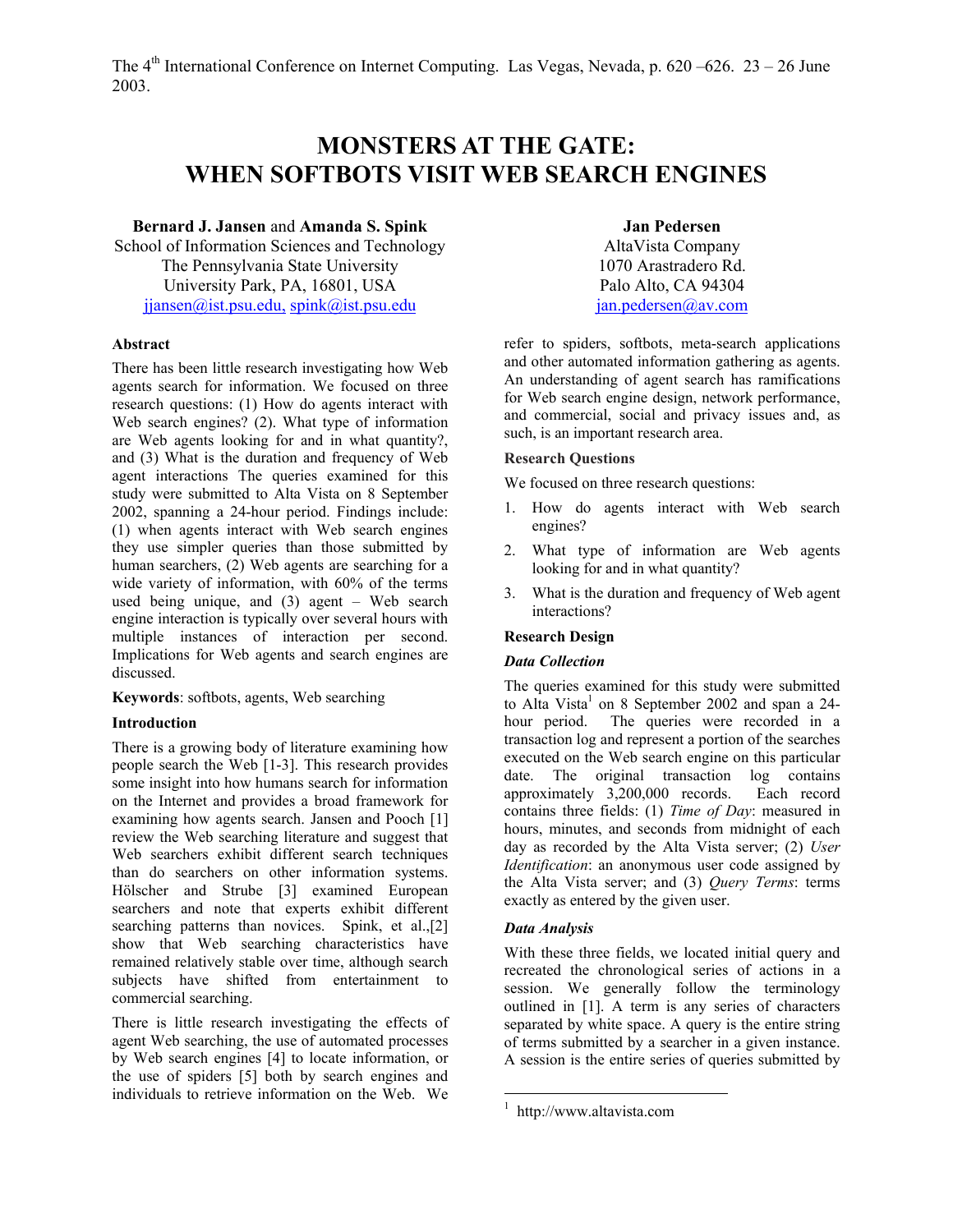a user during one interaction with the web search engine.

The transaction log contained searches from both human users and agents. We were interested in only those queries submitted by agents. From the transaction log, we therefore culled a sub-set of queries that we deemed were submitted by agents. To do this, we separated all sessions with greater than 10,000 queries into an individual transaction log. We chose 10,000 because it is almost 5,000 times greater than the reported mean search session [6] for human Web searchers. We were satisfied that we had retrieved a subset of the transaction log that contained solely queries submitted by agents or other automated process. It is more likely that we are not including some agent requests in our sample; however, this sample certainly represents the largest of the agent submissions (i.e., the "monsters" of the group).

engine, the Alta Vista server logs this second visit with the identical user identification and query, but with a new time (i.e., the time of the second visit). This is beneficial information in determining how many of the retrieved results the agent visited from the search engine, but unfortunately it also skews the results in analyzing how the agents searched on system.

To address the first research question, we collapsed the data set by combining all identical queries [1] submitted by the same agent. This gave us unique queries in order to analysis sessions, queries and terms. For the second and third research question, we utilized the complete un-collapsed sessions in order to obtain an accurate measure of the temporal length of sessions and the number of results visited.

### **Results**

In this section, we present the results of our study.

Table 1 presents general searching information of the agent – search engine interactions.

### *Web Agents*

When an agent or human searcher submits a query, then views a document, and returns to the search

|                                            | Number                   | raone i. Senerar regents bearening characteristics<br>Percentage |
|--------------------------------------------|--------------------------|------------------------------------------------------------------|
| Sessions                                   | 22                       |                                                                  |
| Queries                                    | 219,718                  |                                                                  |
| Terms<br>Unique                            | 277,902                  | 60%                                                              |
| Total                                      | 459,537                  |                                                                  |
| Mean terms per query                       | 2.3                      |                                                                  |
| Terms per query                            |                          |                                                                  |
| 1 term                                     | 78,997                   | 36%                                                              |
| 2 terms                                    | 102,474                  | 47%                                                              |
| $3+$ terms                                 | 38,247                   | 17%                                                              |
| Pages Viewed Per Query                     |                          |                                                                  |
| 1 page                                     | 18,8747                  | 86%                                                              |
| 2 pages                                    | 17,155                   | $8\%$                                                            |
| $3 + pages$                                | 13,816                   | 6%                                                               |
| Mean queries per user                      | 9,987                    |                                                                  |
| Agents modifying queries                   | 20                       | 91%                                                              |
| Session size                               |                          |                                                                  |
| 1 query                                    | $\overline{\phantom{a}}$ | $0\%$                                                            |
| 2 queries                                  | 1                        | $5\%$                                                            |
| $3 + queries$                              | 21                       | 95%                                                              |
| <b>Boolean Queries</b>                     | 1,737                    | $1\%$                                                            |
| Terms not repeated in data set             | 224,561                  | 49%                                                              |
| Use of 100 most frequently occurring terms | 49,492                   | 11%                                                              |

Table 1:General Agents Searching Characteristics

The Web agent queries are simpler than queries submitted by human Web searcher. Only 17% of the agent queries contained more than 3 terms. Some

45% of Web queries submitted by humans are greater than 3 terms. The agent queries are also simpler in terms of structure, with only 1% of the agent queries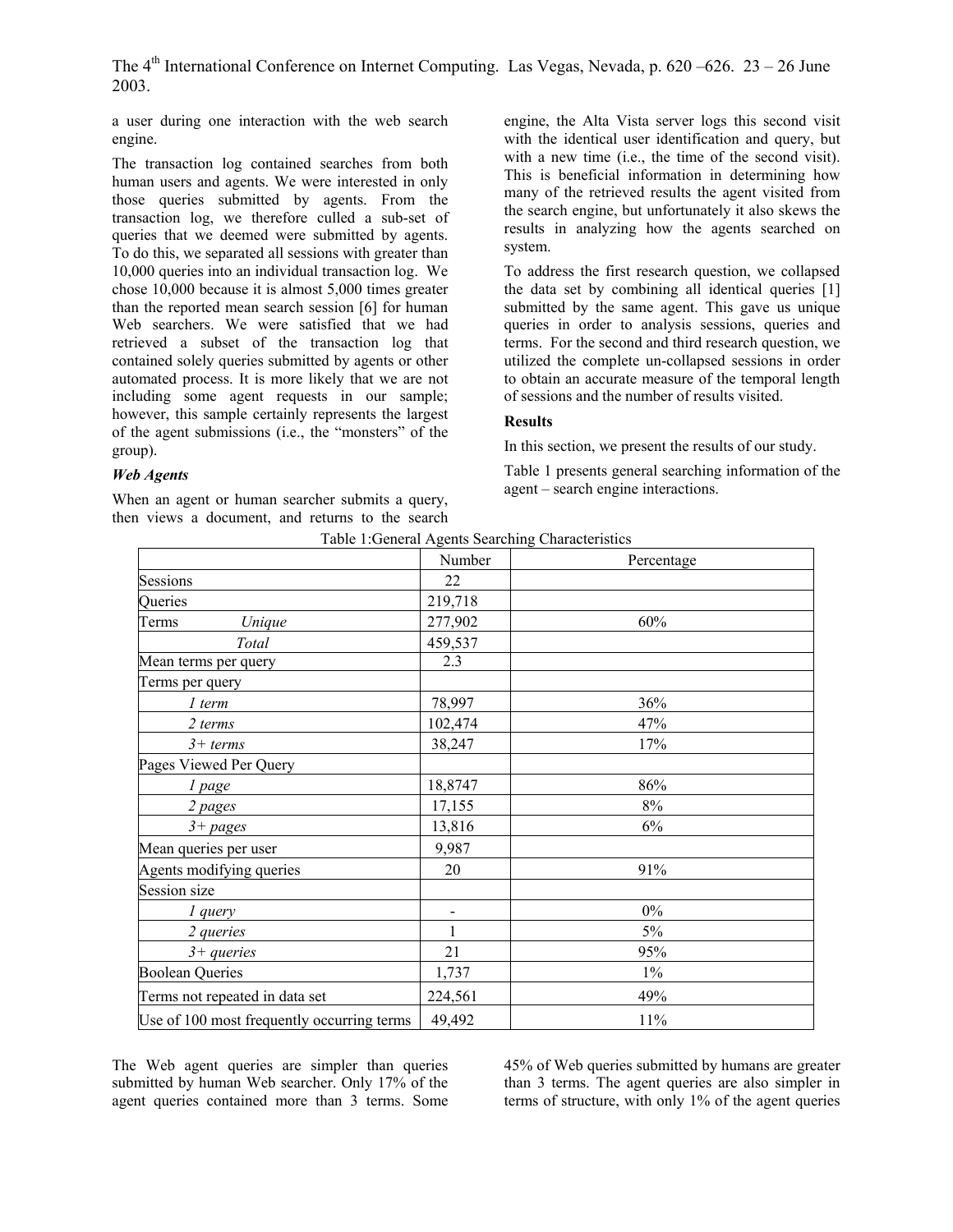containing Boolean operators, compared to about 10% for human Web users. Agents also exhibit the similar characteristic as human Web searchers with a very low tolerance for wading through a lot of results. In fact, Web agents appear to have an even lower tolerance for viewing a large number of results. For 86% of the agent's queries, only the first set of results were viewed, which is 30% higher than human Web searchers.

However, there are substantial differences. The number of unique terms is high at 60% of the total term occurrences, and the session lengths are long. Over 95% of the agents had sessions greater than 3 queries, after duplicate queries were removed. This is four times what human Web searchers submit [7]. Almost 50% of terms were not repeated in the data, indicating a very disperse language used and diverse information needs. However, the use of the 100 most frequently occurring terms was similar to that reported by human Web users, indicating that query terms at the high end of the rank – frequent spectrum may adhere to some common distribution.

| Agent | Queries | Agent        | Queries |
|-------|---------|--------------|---------|
| A     | 38,294  | L            | 10,150  |
| B     | 26,044  | M            | 7,933   |
| C     | 21,343  | N            | 6,042   |
| D     | 14,516  | O            | 3,051   |
| E     | 13,123  | $\mathbf{P}$ | 2,817   |
| F     | 13,102  |              | 2,660   |
| G     | 12,633  | R            | 1,681   |
| Н     | 12,471  | S            | 1,053   |
|       | 11,645  | T            | 111     |
|       | 10,558  | $\mathbf{U}$ | 6       |
| K     | 10,483  | V            | 2       |

### *Sessions and Queries*

The agent sessions are exponentially longer than the normal Web users with a mean session length of 9,987 queries and a very high standard deviation of 9,420. As a comparison, the mean Web human session is about 2 queries [7]. Again, these results are for the collapsed transaction logs, so some of the

session lengths are less than the original 10,000 indicating that there were several duplicate queries with in the session. For example, we see that agent V had only 2 unique queries, although this agent's uncollapsed session contained 10,092 queries.

Table 3 presents information on query lengths.

| Query Length   | Occurrences | Percentage | Query Length | Occurrences | Percentage         |
|----------------|-------------|------------|--------------|-------------|--------------------|
|                | 79,000      | 35.96%     | 11           | 58          | 0.03%              |
| 2              | 102,474     | 46.64%     | 12           | 44          | $0.02\%$           |
| 3              | 10,021      | 4.56%      | 13           | 26          | 0.01%              |
| $\overline{4}$ | 5,029       | 2.29%      | 14           | 10          | ${}_{\leq 0.01\%}$ |
| 5              | 18,065      | 8.22%      | 15           | 6           | ${}_{\leq 0.01\%}$ |
| 6              | 2,931       | 1.33%      | 16           | 3           | ${}_{\leq 0.01\%}$ |
|                | 1,224       | 0.56%      | 17           | 3           | ${}_{\leq 0.01\%}$ |
| 8              | 425         | 0.19%      | 19           |             | $< 0.01\%$         |
| 9              | 307         | 0.14%      | 21           |             | ${}_{\leq 0.01\%}$ |
| 10             | 90          | 0.04%      |              |             |                    |

Table 3: Number of Occurrences of Query Lengths

As for query length, the typical agent queries are similar to those of typical Web users, generally about 2 terms per query. However, only 17% of the agent queries contained more than 3 terms, which is substantially lower than the percentage of normal Web users.

## *Terms*

Table 4 presents the most frequently occurring terms.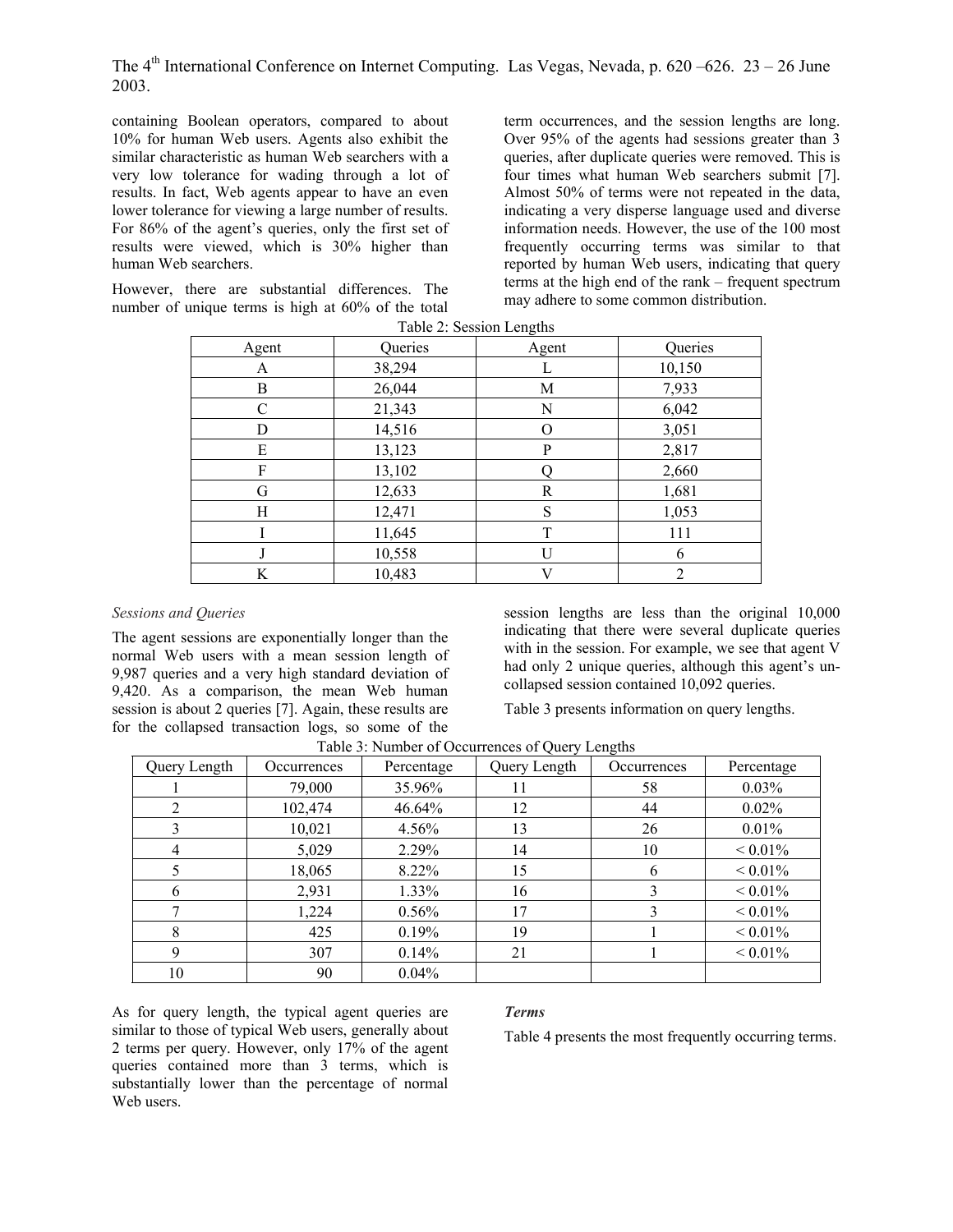| Term          | Occurrences | Term       | Occurrences |
|---------------|-------------|------------|-------------|
| center        | 2,442       | south      | 322         |
| fitness       | 2,326       | hotel      | 294         |
| real          | 2,265       | virginia   | 283         |
| estate        | 2,256       | supplies   | 278         |
| sale          | 2,183       | dakota     | 274         |
| fax           | 1,905       | facsimile  | 269         |
| <b>us</b>     | 1,071       | fotos      | 247         |
| manufacturers | 615         | online     | 240         |
| new           | 615         | california | 235         |
| colombia      | 557         | gratis     | 232         |
| wholesale     | 552         | mexico     | 229         |
| number        | 533         | historia   | 229         |
| manufacturing | 432         | service    | 216         |
| equipment     | 358         | york       | 213         |
| north         | 350         | gift       | 205         |
| para          | 332         | lasik      | 203         |
| carolina      | 326         | home       | 200         |

Table 4: Most Frequently Occurring Terms

From a review of these terms relative to top terms reported in other studies [8], the most notable difference is the absence of sexual terms and the lack of popular entertainers or celebrities. Terms in agent queries are more commercially or location focused (e.g., *real*, *estate*, *columbia*, *carolina*, *virginia*, *california*, and *mexico*). Some 37% of the top terms refer to location.

We also analyzed the queries using term cooccurrence analysis, that looks for the simultaneous occurrence of terms within queries [9].

Table 5 presents the most frequently occurring term co-occurrences. The four most frequently occurring pairs were (1) *fitness* and *center* (2,312 cooccurrences),  $(2)$  *real* and *estate*  $(2,252)$ , and  $(3)$ *estate* and *sale* (2,082), and (4) *real* and *sale* (2,082).

| Term      | Term      | Term<br>Occurrence |            | Term     | Occurrence |
|-----------|-----------|--------------------|------------|----------|------------|
| fitness   | center    | 2,312              | south      | carolina | 159        |
| real      | estate    | 2,252              | north      | carolina | 157        |
| estate    | sale      | 2,082              | new        | jersey   | 150        |
| real      | sale      | 2,082              | west       | virginia | 147        |
| fax       | center    | 1,902              | north      | dakota   | 147        |
| fax       | fitness   | 1,902              | zfacsimile | center   | 143        |
| fax       | <b>us</b> | 1,057              | zfacsimile | fitness  | 143        |
| us        | center    | 1,057              | lasik      | surgery  | 128        |
| us        | fitness   | 1,057              | south      | dakota   | 124        |
| fax       | number    | 528                | north      | real     | 117        |
| number    | center    | 528                | north      | estate   | 117        |
| number    | fitness   | 528                | equipment  | supplies | 109        |
| facsimile | center    | 267                | north      | sale     | 108        |
| facsimile | fitness   | 267                | carolina   | estate   | 106        |
| new       | vork      | 215                | carolina   | real     | 106        |
| new       | estate    | 174                | new        | mexico   | 101        |
| new       | real      | 174                | hilton     | head     | 101        |

Table 5: Term Co-Occurrence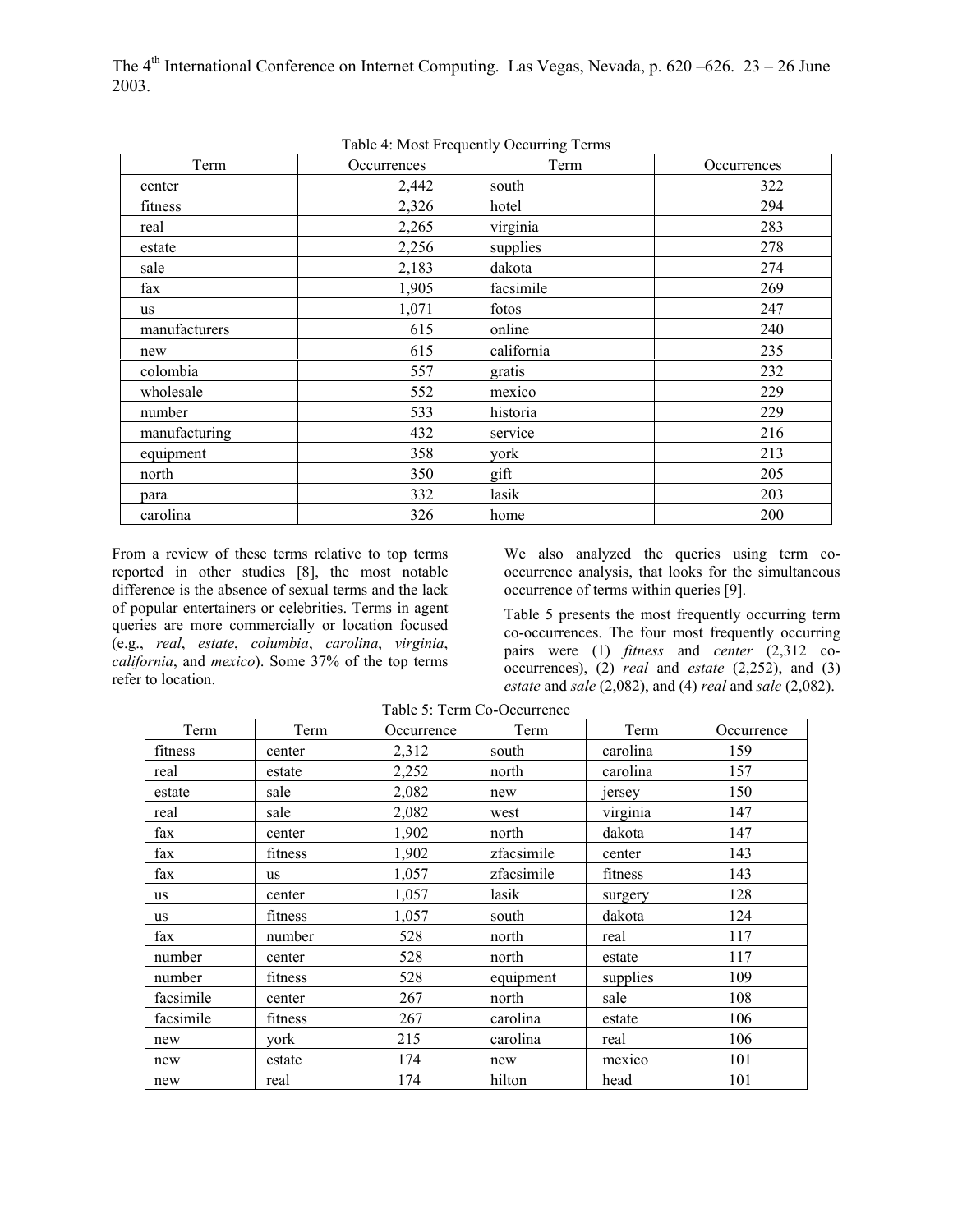From the analysis of term co-occurrence, the trend identified in the term analysis continues with a lack of sexual or celebrity pairing, and the location searching becomes more apparent with at least 18 (51%) of the pairs referring to locations (e.g., *real estate*, *new york*, *south carolina*, *north carolina*, *new jersey*).

Surprisingly, of the more 217,000 queries submit, there were no query that was submitted by more than one agent, although there were some common terms

among queries. However, several agents submitted queries multiple times. As stated previously, whenever an agent viewed a document and then returned to the search engines, this subsequent visit was recorded with a matching query. This allowed us to analyze the number of results visited by the agents based on the number of duplicate queries.

Table 6 presents the top number of documents visited ranked by query.

| Ouery                                | Occurrences | Ouery                              | Occurrences |
|--------------------------------------|-------------|------------------------------------|-------------|
|                                      |             | like:http://www.usms.org/          |             |
| link:www.dimpleart.com               | 35,304      | comp/calendar.htm                  | 415         |
| hocking hills wedding                | 16,915      | sexo                               | 406         |
| britney spears                       | 16,502      | juegos                             | 306         |
| link:www.balancedliving.com          | 9,273       | gambling                           | 300         |
| link:www.releasetechnique.com        | 7,476       | musica                             | 205         |
| link:www.drproactive.com             | 7,453       | web casino                         | 200         |
| link:www.microsoft.com/office/       |             |                                    |             |
| word/default.asp                     | 7,070       | internet casino                    | 200         |
| link:www.dare2believe.com            | 4,829       | online casino                      | 200         |
| link:www.thaifooddb.com              | 4,330       | video poker                        | 200         |
| dogs                                 | 4,305       | online gambling                    | 200         |
| link:http://www.nurseshift.com       | 3,962       | gamble                             | 200         |
| link:www.workathomewith              |             | like:http://www.nal.usda.gov/fnic/ |             |
| healthnutrition.com                  | 3,960       | pubs/bibs/gen/freelow.html         | 198         |
| link:www.harrisdigitalpublishing.com | 3,854       | Unfinished Wholesale Furniture     | 195         |
| link:www.ultimatesuccesstips.com     | 3,722       | like:http://www.ascx.com/gymco.htm | 155         |
| link:www.innergear.com               | 3,651       | horoscope                          | 153         |
| link:theinspirationplace.com         | 3,423       | entertainment                      | 145         |
| hocking hills                        | 962         | dog                                | 145         |
| sony dvd player                      | 868         | mp3                                | 135         |
| halibut                              | 615         | <b>POEMAS</b>                      | 112         |
|                                      |             | like:http://www.usa-gymnastics.org |             |
| chat                                 | 494         | /suppliers/                        | 111         |
| postales                             | 426         | britney+spears                     | 107         |

Table 6: Top Occurring Queries (Number of Documents Visited)

From Table 6, it is apparent that some of the agents are very Web results driven, visiting hundreds and even thousands of Web documents. At this level of analysis, we see for the first time the appearance of celebrity queries (e.g., *britney spears*) and popular searching topics (e.g., *mp3*, *online gambling*). The agent with the largest session (99,595 queries) was an agent interested in tracing hyperlinks to particular web sites. There are several companies employing agents for such services (e.g., Web Position Gold, a common Web master ranking software).

## *Time and Frequency of Interaction*

Table 7 presents the overall statistics for the session time and number of interactions. These results are derived from the un-collapsed sessions, so the duplicate queries appear in the calculations.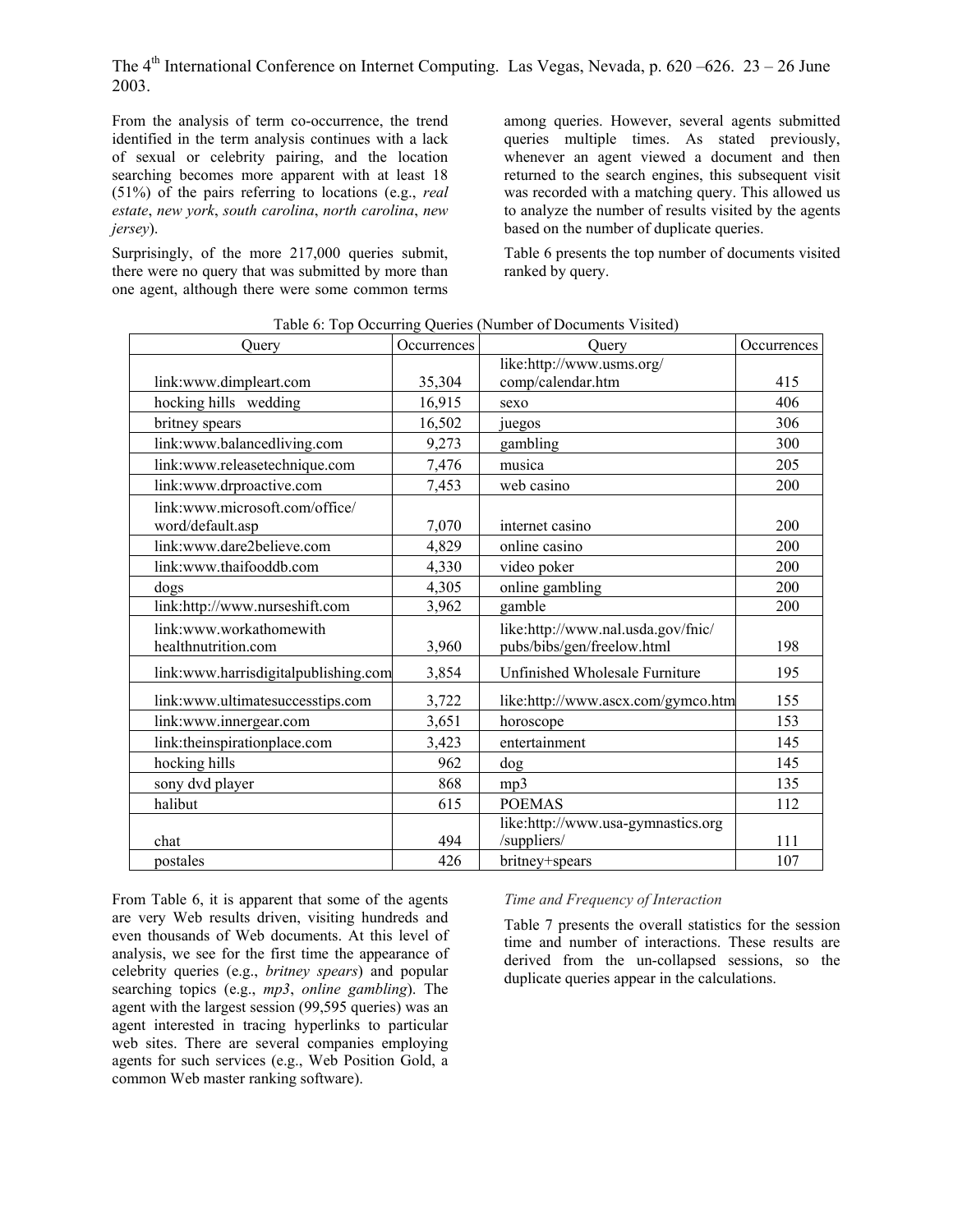|               | <b>Session Time</b> |         |         | Oueries           |                    |  |
|---------------|---------------------|---------|---------|-------------------|--------------------|--|
|               | Hours               | Minutes | Seconds | Number of Queries | Queries Per Second |  |
| Average       | 10                  |         |         | 20,809.09         | 1.62               |  |
| <b>St Dev</b> |                     | 57      |         | 18,738.56         | 2.44               |  |
| Max           | 23                  | 39      | 48      | 99,595            | 11.78              |  |
| Min           |                     | 24      | 19      | 10,093            | 0.15               |  |

Table 7: Statistics for Session Time, Number of Queries, and Queries Per Second

Typical user sessions are a few minutes [10] while our results indicates that agent sessions are several hours. Not only was the duration of the interaction lengthy, but also the frequency of the interaction was on very intense with the agents submitting 1.6 queries per second on average.

For a more detailed examination, Table 8 presents the session lengths, number of queries, and queries per second for the top three agents measured by number of queries and the top three agents as measured by queries per second. For identification purposes, we labeled each other the agents A to V.

| Table 8: Agent Session Period, Number of Queries, and Queries Per Second |  |
|--------------------------------------------------------------------------|--|
|                                                                          |  |
|                                                                          |  |

|       | -------             |          |         |                                                   |                    |  |  |
|-------|---------------------|----------|---------|---------------------------------------------------|--------------------|--|--|
| Agent | <b>Session Time</b> |          |         | Queries (by Highest Number of Queries)            |                    |  |  |
|       | Hours               | Minutes  | Seconds | Number of Queries                                 | Queries Per Second |  |  |
| A     | 23                  |          |         | 99,595                                            | 1.20               |  |  |
| B     | 4                   | 58       | 27      | 38,294                                            | 2.14               |  |  |
| C     | 23                  | $\theta$ | 31      | 26,088                                            | 0.31               |  |  |
|       |                     |          |         |                                                   |                    |  |  |
| Agent | <b>Session Time</b> |          |         | Queries (by Highest Number of Queries Per Second) |                    |  |  |
|       | Hours               | Minutes  | Seconds | Number of Queries                                 | Queries Per Second |  |  |
|       | $\Omega$            | 24       | 19      | 17,188                                            | 11.78              |  |  |
| G     |                     |          | 19      | 20,418                                            | 2.81               |  |  |
| О     |                     | 19       | 32      | 13,269                                            | 2.78               |  |  |

## **Discussion**

Agent's interacting with Web search engines use simpler queries than those submitted by human searchers. Agent queries are very short with almost no advanced searching operators and are substantially shorter in general than Web queries submitted by human searchers. Agents are also persistent in submitting queries, with over 95% of agents submitting more than 3 queries, with the mean being just under 10,000 queries. Further investigation is needed to determine if there is a relationship between these simple queries and long sessions. Perhaps, if the queries were more sophisticated, the sessions may not need to be so lengthy. This has implications for Web search engine performance during peak usage periods and for network bandwidth usage.

Agents are searching for a wide variety of information, with 60% of the terms used being unique. There was no query submitted by more than one agent, which is surprising given the large number of queries in the sample. Agents do not appear to be searching for sexual or other popular terms, but are

more focused on commercial information, especially location-related information. Three of the four most frequently occurring terms pairs were locationrelated. It was only at the individual query level of analysis that popular search topics appeared in the results. Although on average agents are not interested in a large number of results, with 86% of the agent only viewing no more than the top ten documents for a particular query, some agents were extremely result driven, viewing hundreds or thousands of results.

The agent – Web search engine interaction is typically over several hours with multiple instances of interaction per second. Although the mean duration was about 10 hours, several agent interactions continued for the entire 24-hour period. The maximum frequency of interaction was over 11 queries per second including duplicate queries. This means the agent was viewing, and possibly downloading, over 11 Web documents a second. The mean interaction was over 2 instances per second. The long duration and high frequent raises concerns about what information is being collected for and the effect of these interactions on Web as a public